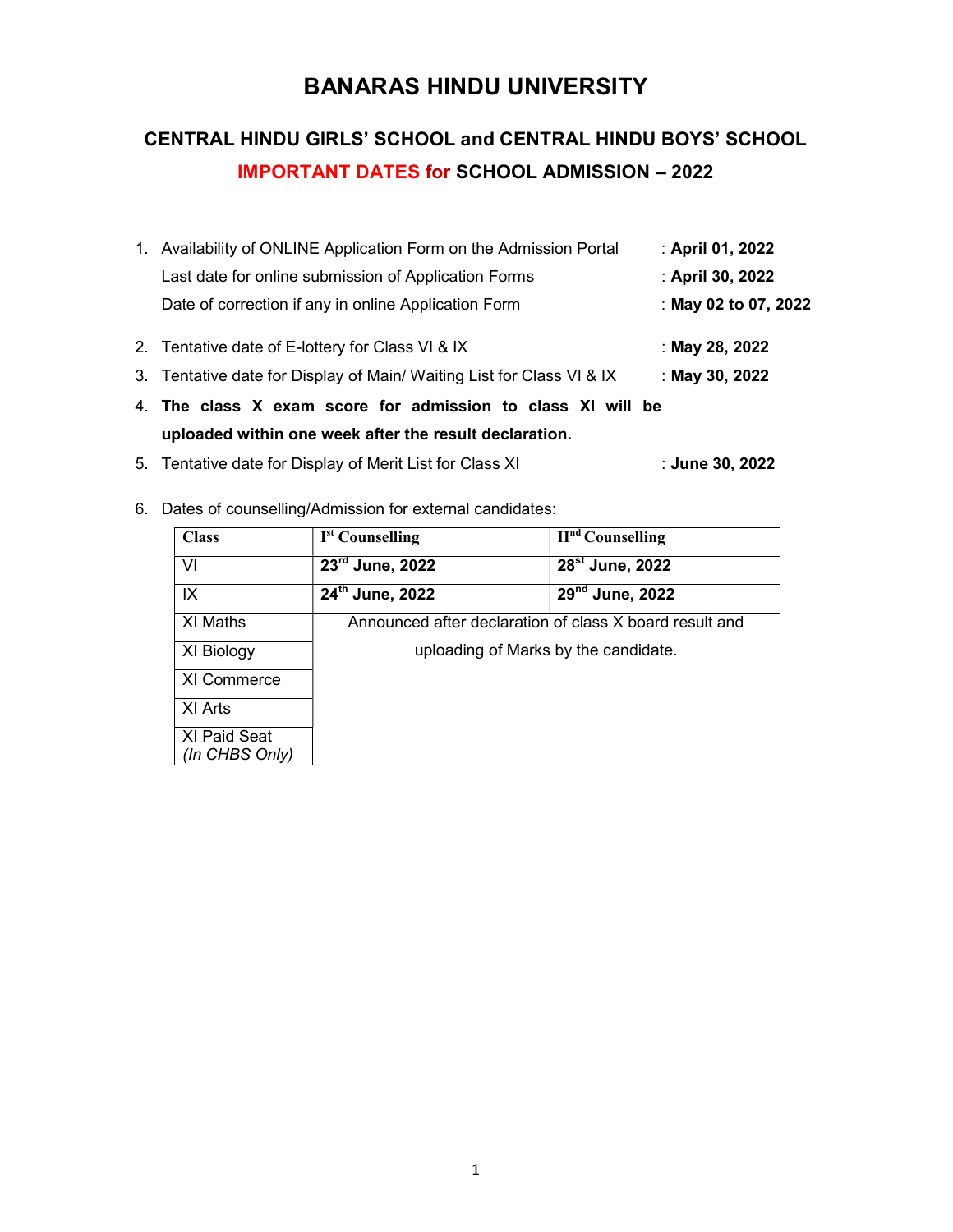## BANARAS HINDU UNIVERSITY

## Information Bulletin For SCHOOL ADMISSION – 2022 CENTRAL HINDU GIRLS' SCHOOL (CHGS) and CENTRAL HINDU BOYS' SCHOOL (CHBS)

 The Banaras Hindu University admits girls and boys every year in the classes VI, IX and XI in the Central Hindu Girls' School and Central Hindu Boys' School through a Common Admission Process.

## 1. THE SCHOOLS

Having their roots in the Central Hindu College established by Dr. Annie Besant in 1898, the Central Hindu Boys' School and Central Hindu Girls' School are housed in monumental buildings situated at Kamachha in the heart of Varanasi city. Affiliated to Central Board of Secondary Education, Delhi, these schools have a glorious history of providing excellent education in Arts, Commerce, Home Science, Science and Agriculture streams along with ample sports and extra-co-curricular activities to ensure all round personality development of both boys & girls. Both schools have well equipped laboratories for providing skill based training in almost all practical subjects. In addition, the schools provide NCC training to boys in the Army and Air Wings and NCC training to girls in the Army Wings. Being a part of Banaras Hindu University, the students of the schools enjoy many facilities that are available to the university students in general. Both schools also have the facilities of Computer Education, well equipped Smart class and dedicated internet line.

## 2. ELIGIBILITY REQUIREMENTS:

- For class VI : 10 Years to 12 years age as on September 30, 2022 i.e. date of birth will not be before 30.09.2010 and after 30.09.2012 and passed class V examination from a recognized school.
- For class IX : 13 Years to 15 years age as on September 30, 2022 i.e. date of birth will not be before 30.09.2007 and after 30.09.2009 and passed class VIII examination from a recognized school.
- For class XI: 18 Years maximum age as on September 30, 2022 i.e. date of birth will not be before 30.09.2004 and passed class X examination from a recognized Board/University with the required percentage.

#### For external candidates:

- Class VI and IX through E-lottery
- Class XI on merit basis of class X Examination, details are as under:
- (i) 60% marks and above in class X marks or equivalent grade in aggregate for admission in Science Stream. 50% marks and above or equivalent grade is essential in each, Maths and Science.
- (ii) 55% and above in class X marks or equivalent grade in aggregate for commerce.
- (iii) Class X passed for Arts stream.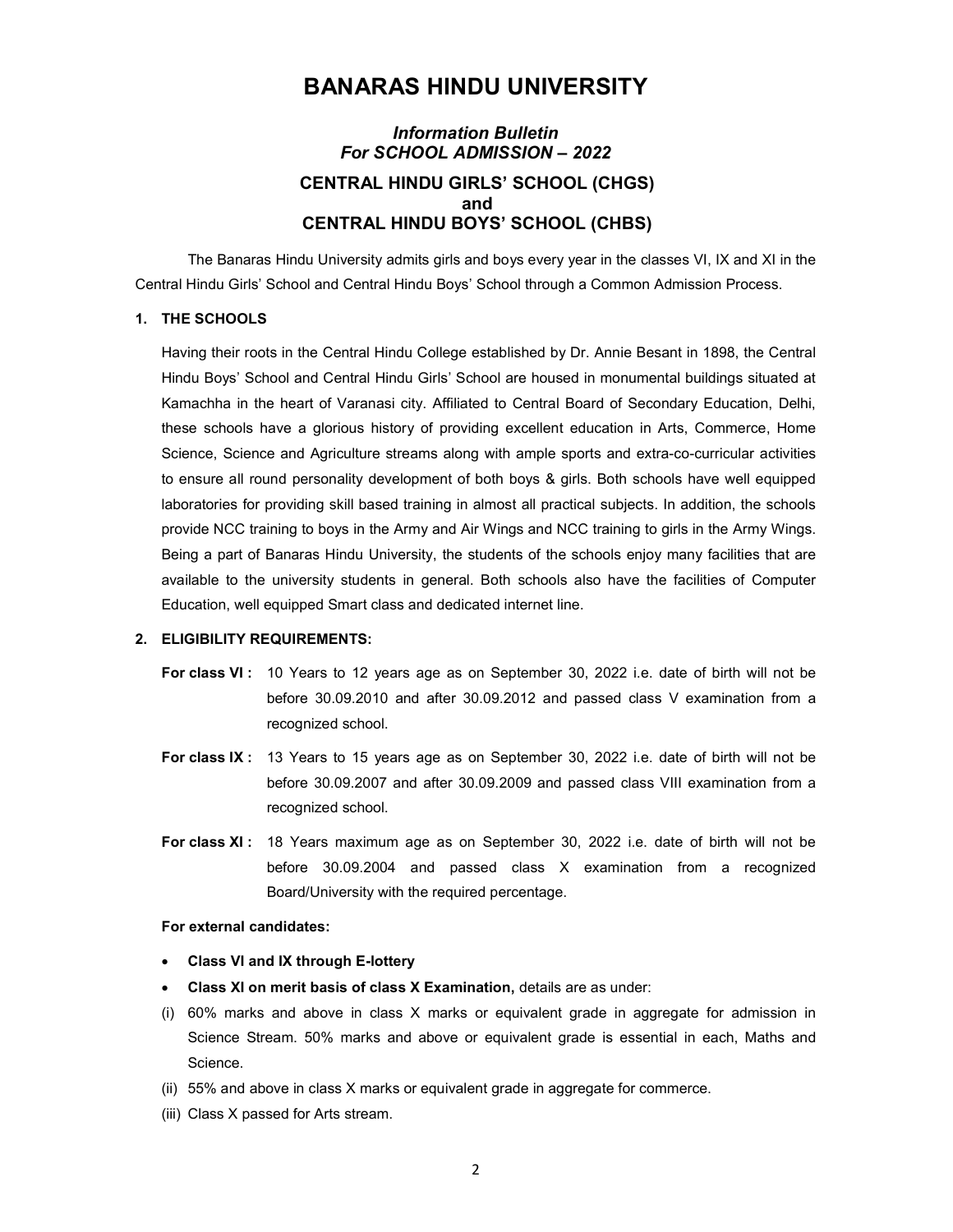In addition to the above a candidate (excluding SC/ST/OH) shall be eligible for admission to the above classes only if he/she has secured a minimum of 33% in the previous class. These criteria will also apply in case of the sons and daughters of the BHU employees.

## 3. THE TENTATIVE NUMBER OF AVAILABLE SEATS

- CHGS: Class VI 90, IX 11, XI Maths Stream– 17, XI Biology Stream 16, XI Commerce Stream– 25 and XI Arts Stream – 40.
- CHBS: Class VI 90, IX –100, XI Maths Stream– 38+50\*, XI Biology Stream– 25, XI Commerce Stream– 13 and XI Arts Stream– 12.

## Note for class XI:

- (i) \*50 seats are reserved for Maths group only for external candidates except BHU Employee category through School Admission.
- (ii) In CHBS there is also a provision of 05 seats in each section of class XI only on the basis of merit after the cut off list of merit in the Paid Seat Category as per BHU UET/PET norms. (Maths group- 20 seats, Biology group- 10 seats, Commerce group- 5 seats, Arts group- 5 seats)
- (iii) However, possibility of number of seats for external candidates in both the schools in addition to the above will depend upon the availability of seats after the admission of internal candidates.

## 4. RESERVATIONS :

As per the Banaras Hindu University EC resolution dated 29/30 March, 1996, the following reservations will be given for admissions in the seats available\* for admission in various classes after giving seats to internal students:-

- 15% seats are reserved for Scheduled Caste candidates.
- 7.5% seats are reserved for Scheduled Tribe candidates.
- 27% seats are reserved for OBC-NCL candidates.
- The SC/ST/OBC-NCL candidates are required to produce original certificate and attested photocopy of their caste certificate at the time of counselling from any one of the following authorities stating that the candidate belongs to a SC/ST/OBC-NCL category. In case of nonavailability of original Caste certificates at the time of admission, candidature will be cancelled
- (a) District Magistrate/Additional District Magistrate/Collector/Deputy Commissioner/Addl. Deputy Commissioner/ Deputy Collector/1st Class Stipendiary Magistrate/ City Magistrate/Sub-Divisional Magistrate/Taluka Magistrate/ Executive Magistrate/Extra Assistant Commissioner.
- (b) Chief Presidency Magistrate/Addl. Chief Presidency Magistrate/Presidency Magistrate.
- (c) Revenue Officer not below the rank of Tehsildar.
- (d) Sub-Divisional Officer of the area where the candidate and/or his family normally resides.
- (e) Administrator/Secretary to the Administrator/ Development Officer (Lakshadweep Islands).

Candidates must note that Certificate from any other person/authority shall not be accepted in any case. If the candidate happens to belong to SC/ST/OBC-NCL, his/her caste/tribe must be listed in the appropriate Govt. of India schedule. The Caste Certificate should clearly state: (a) Name of his/her caste/tribe (b) whether he/she belongs to SC/ST/OBC-NCL (c) District and the State or Union Territory of his/her usual place of residence and (d) the appropriate Govt. of India schedule under which his/her caste/tribe is approved by it as SC/ST/OBC-NCL.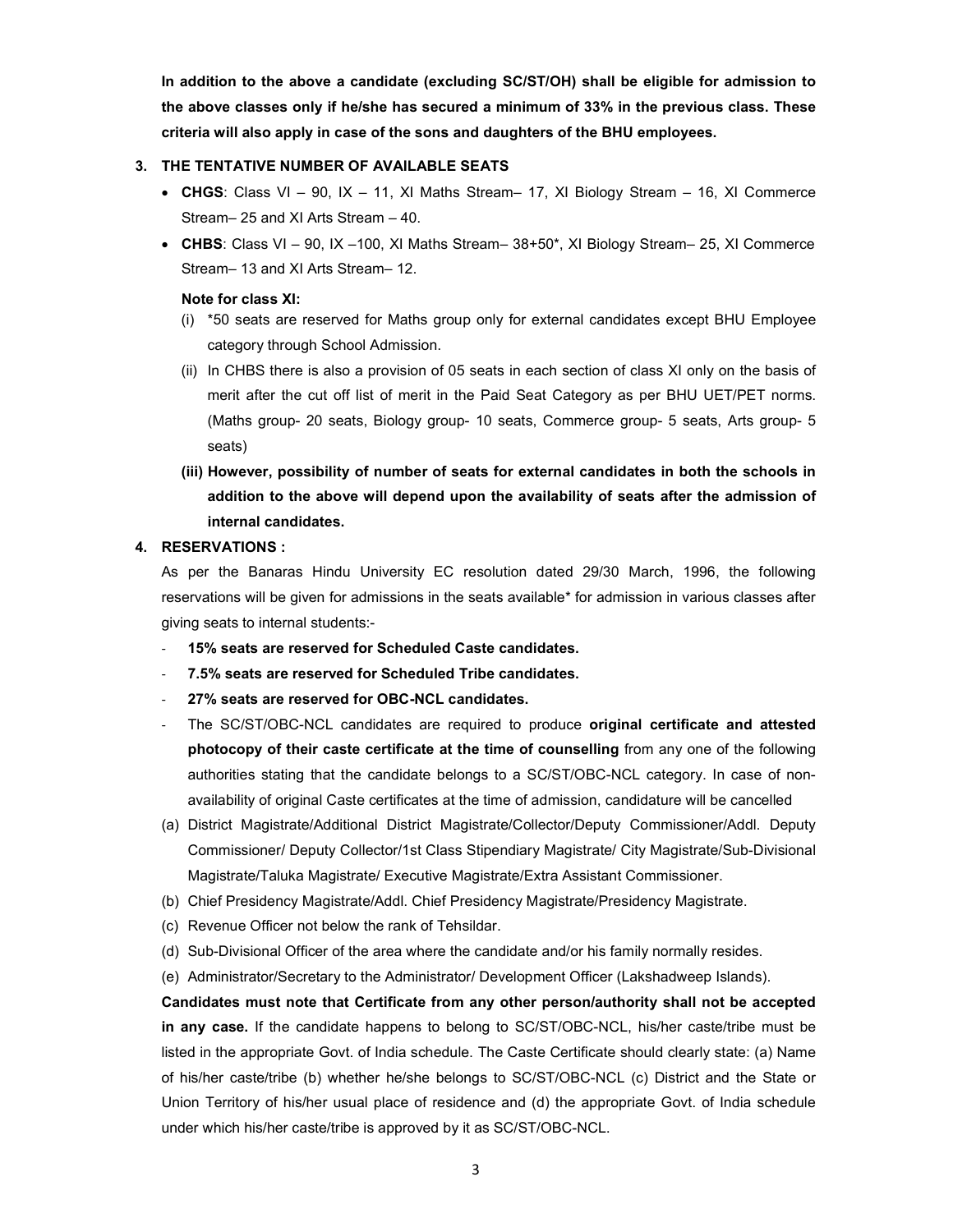However, if an SC/ST/OBC-NCL candidate seeks admission under some other category (for example: PC/Employee Ward etc.) the candidate should satisfy the minimum eligibility requirement for that category.

- 3% seats are horizontally reserved for Physically Challenged (OH) candidates.
- The Physically challenged (OH) candidates are required to submit the OH Certificate issued by the Chief Medical Officer or Civil Surgeon of the district of the residence of the candidate at the time of counselling. These candidates shall be allowed provisional admission and then admission shall be confirmed only after they have appeared before Medical Board for OH constituted by Banaras Hindu University and their disability has been duly certified.
- 50% seats available for admission shall be provided to the sons and daughters of employees of Banaras Hindu University.
- Benefit of employee ward quota be also extended to the wards of presently working Contractual Employees of the University on the left over seats of the Employee Ward Quota on the basis of the Contractual Employee Certificate issued by the concerned Head.
- If the candidates are not available under 50% seats reserved for sons and daughters of the University Employees, then the vacant seats will be converted to respective Categories of School Admission candidates.
- The sons and daughters of permanent employees of BHU shall have to submit the employee certificate from LTC Cell, BHU at the time of counselling (except in the case of internal admissions).
- Benefit of employee ward quota be extended to the wards of IIT-BHU who were appointed prior to May 2012 on the basis of the Employee certificate issued by the Office of the Registrar, IIT-BHU.

\* The number of available seats depends upon the internal/board examination results of the schools.

Sometimes seats may not be available or their number may be very few in a particular class for external students. This situation should be taken into consideration before applying for the admission.

## 5. GENERAL NOTES:

- i. The regular students of CHBS and CHGS who are declared to appear at Compartmental Examination, are treated as regular students if they pass the Compartmental Examination in two chances, i.e. July and March next.
- ii. Separate application forms are required to be submitted for different streams for Class XI, if a candidate wishes to apply for more than one stream.
- iii. Applicants must fully satisfy themselves about their eligibility as prescribed above before filling in the application form. The eligibility shall be verified with the originals certificates and marks sheets at the time of counselling. The provisional admit card issued to the candidate entities him/her to sit in the Admission **but** mere appearance in the Admission or securing pass marks in the Admission does not entitle a candidate to be considered for admission to a class unless he/she fulfils the eligibility conditions.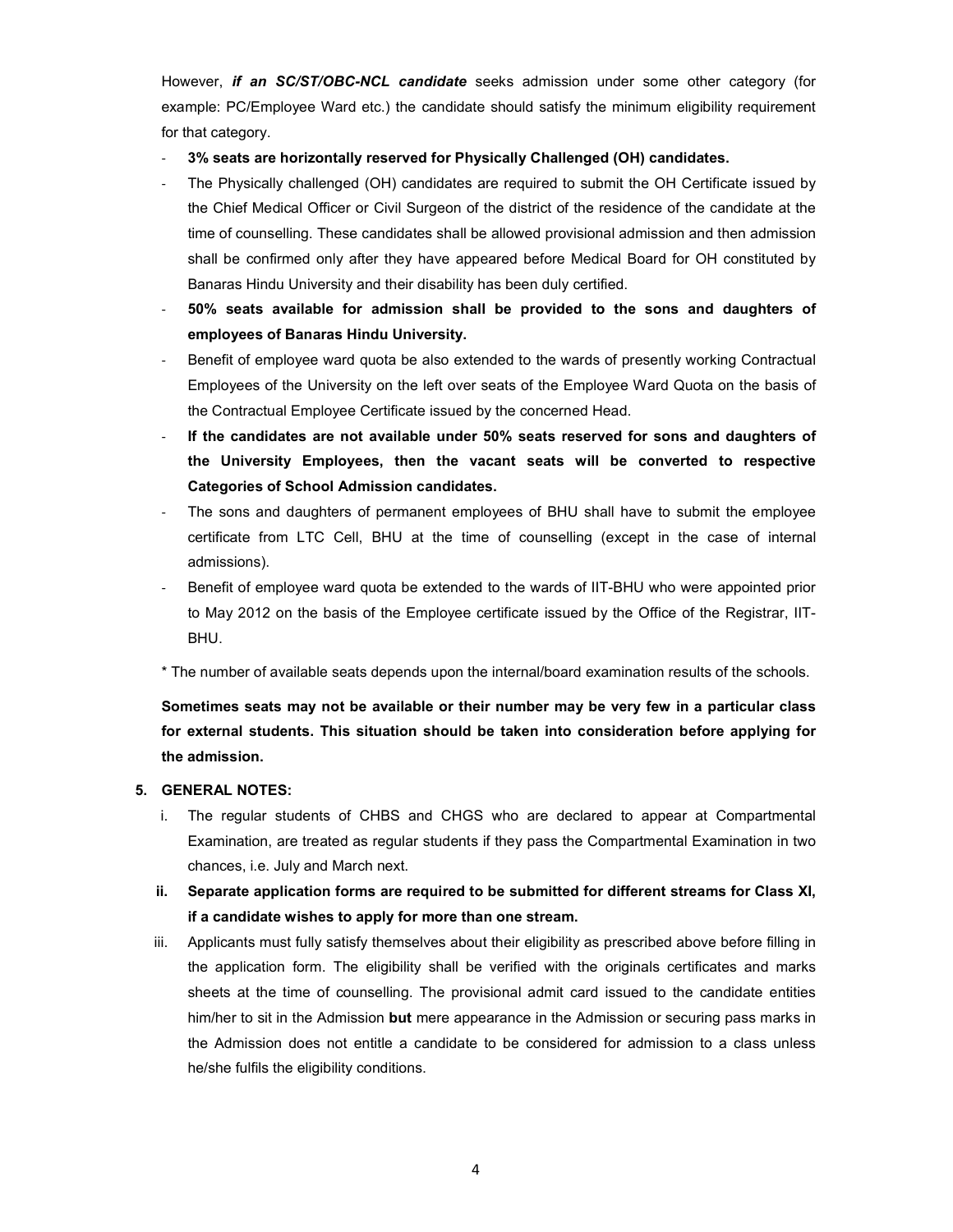## 6. METHOD OF SELECTION

- (i) CLASS VI & CLASS IX: THROUGH E-LOTTERY.
- 1. E-Lottery for BHU employee ward applicants will be drawn against 50% of the total seats which will further be categorized as 3% OH (horizontally), 7.5% ST, 27% OBC-NCL & Unreserved.
- 2. Remaining seats will be allocated by e-lottery according to given priority sequence: -
- a) First Lot: 3% of the seats will be allocated to Differently Abled (Divyang (OH)) applicants (Horizontally).
- b) Second Lot:
	- I. 7.5% of the seats will be allocated to ST candidates.
	- II. 15% of the seats will be allocated to SC candidates.

Note: Vacant SC seats can be filled by ST applicants and vice-versa.

- III. 27% of the seats will be allocated to OBC-NCL candidates.
- c) Third Lot: After Second Lot, remaining seats will be allocated to unreserved applicants.
- 3. Waiting list of each Lot will be prepared.

## (ii) CLASS XI: ON THE BASIS OF MERIT OF CLASS X.

The admission in class XI will be made on the basis of percentage of marks obtained by the candidate in class X examination of the board and calculated as:

Merit (Percent marks obtained) = (Total marks obtained / Total maximum marks of Subjects) X 100 In Boards where marks obtained are given in terms of percentage, such as is CISCE, New Delhi, the

merit may be calculated as:

## Merit (Percent marks obtained) = $\Sigma$  Percent marks of subjects / Number of subjects

If two or more candidates are clubbed at the same merit on the basis of Class X marks then the inter se merit will be determined as given in Table 1.

| SI. No. | Subject group      | Subject(s) to be considered for inter se merit                                                    |
|---------|--------------------|---------------------------------------------------------------------------------------------------|
|         | <b>Mathematics</b> | % marks in Mathematics $*$                                                                        |
| 2.      | Biology            | % marks in science $*$                                                                            |
| 3.      | Commerce           | % Marks in Social Science (for CISCE Board % marks in History +Civics +<br>Geography + Maths) $#$ |
| 4.      | Arts               | % Marks in Social Science (for CISCE Board % marks in History +Civics +<br>Geography) $*$         |

## TABLE - 1

## # Percent marks may be calculated up to 3 place of the decimal.

If two or more candidates are having the same marks even when calculated as per Table No. 1, then further merit will be determined taking subject combinations as given in TABLE 2: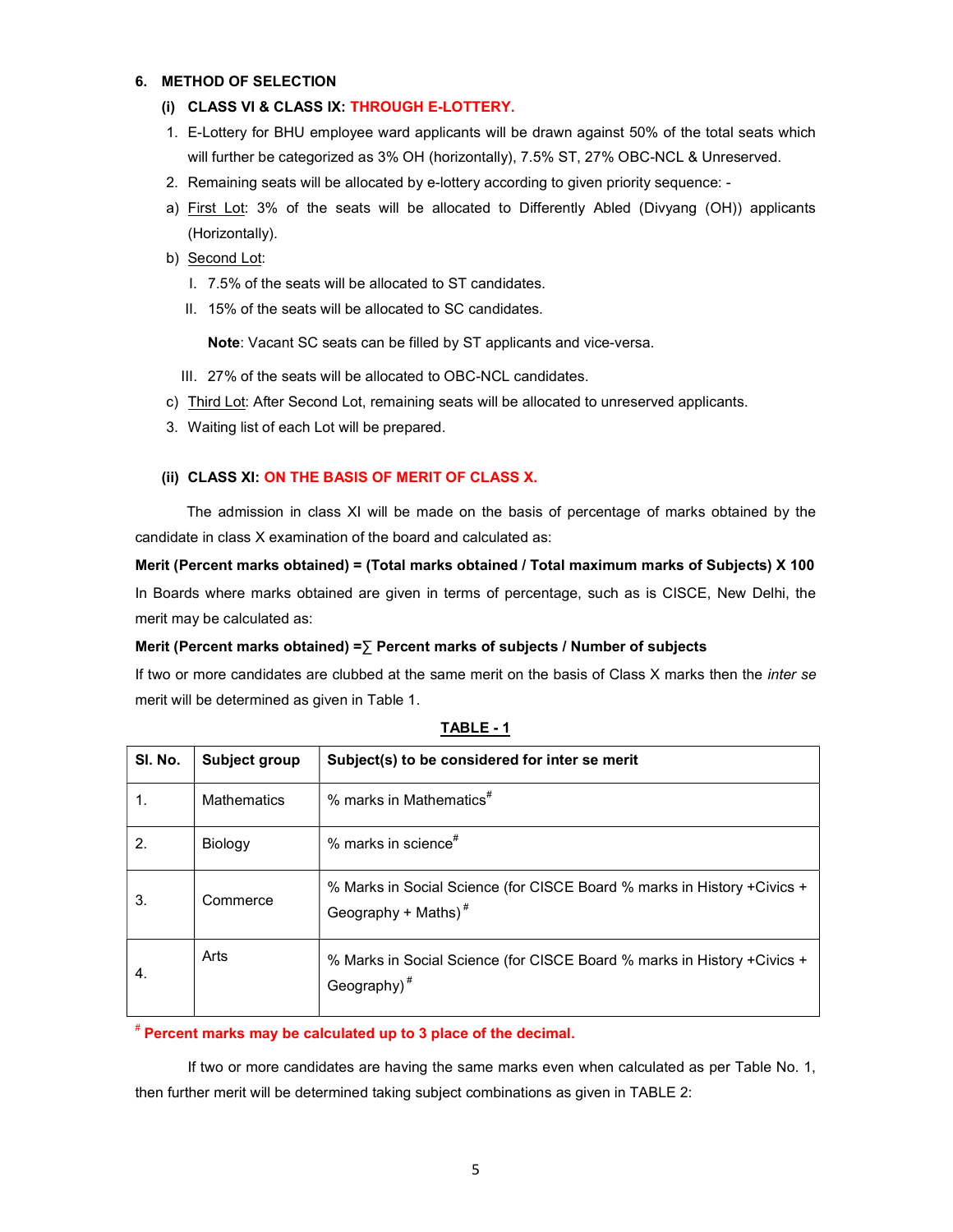## TABLE - 2

| SI. No.        | Subject group      | Subject to be considered for inter se merit                                                                                                                             |
|----------------|--------------------|-------------------------------------------------------------------------------------------------------------------------------------------------------------------------|
| $\mathbf{1}$ . | <b>Mathematics</b> | % marks in Mathematics +% marks in Science <sup>#</sup>                                                                                                                 |
| 2.             | Biology            | % marks in Science + % marks in Mathematics <sup>#</sup>                                                                                                                |
| 3.             | Commerce           | % marks in Social Science (For CISCE Board % marks in History + Civics<br>+ Geography) + % marks in Mathematics + Science. #                                            |
| 4.             | Arts               | % marks in Social Science (For CISCE Board % marks in History Civics +<br>Geography) + % marks obtained in one of the Languages where it is the<br>maximum <sup>#</sup> |

## #Percent marks may be calculated up to 3 place of the decimal.

If two or more candidates have same merit even after calculation as given in TABLE 2, then the age of the candidates be taken into consideration and the candidate older in age be considered higher in merit.

NOTE: NO SEPARATE LETTER WILL BE SENT TO CALL STUDENTS FOR COUNSELLING. THE LOTTERY RANK/ MERIT LISTS SHALL BE DISPLAYED ON the ADMISSION PORTAL www.bhuonline.in. THE CANDIDATES ARE ADVISED TO SEE THEIR POSITION IN THE LOTTERY RANK/MERIT LISTS AND ENSURE THEIR APPEARANCE IN THE COUNSELLING WITH RELEVANT DOCUMENTS (ORIGINAL MARKSHEET, DATE OF BIRTH CERTIFICATE, PREVIOUS SCHOOL LEAVING CERTIFICATE, CATEGORY CERTIFICATE ETC. ALONGWITH THE SCHOOL ADMISSION REGISTRATION FORM).

## 7. SUBJECT COMBINATIONS AVAILABLE IN CLASS XI:

## CENTRAL HINDU BOYS' SCHOOL:

## I. SCIENCE

## Maths Group:

A1: 1. English Core; 2. Physics; 3. Chemistry; 4. Maths; 5. Computer Science.

A2, A3 & A4: 1. English Core; 2. Physics; 3. Chemistry; 4. Maths; 5. Hindi Core/ Sanskrit Core/ Physical Education.

## Biology Group:

B1: 1. English Core; 2. Physics; 3. Chemistry; 4. Biology; 5. Computer Science/ Agriculture.

B2: 1. English Core; 2. Physics; 3. Chemistry; 4. Biology; 5. Hindi Core/ Sanskrit Core/ Maths/ Physical Education.

## II. COMMERCE:

E: 1. English Core; 2. Accountancy; 3. Business Studies; 4. Economics; 5. Maths/ Vocal Music/ Physical Education/ Computer Science/ Hindi Core/ Sanskrit Core.

## III. ARTS:

F: 1. English Core/ Hindi Core; 2. Economics/ Psychology; 3. History/ Vocal Music/ Computer Science; 4. Political Science/ Sanskrit/ Maths; 5. Geography/ Physical Education.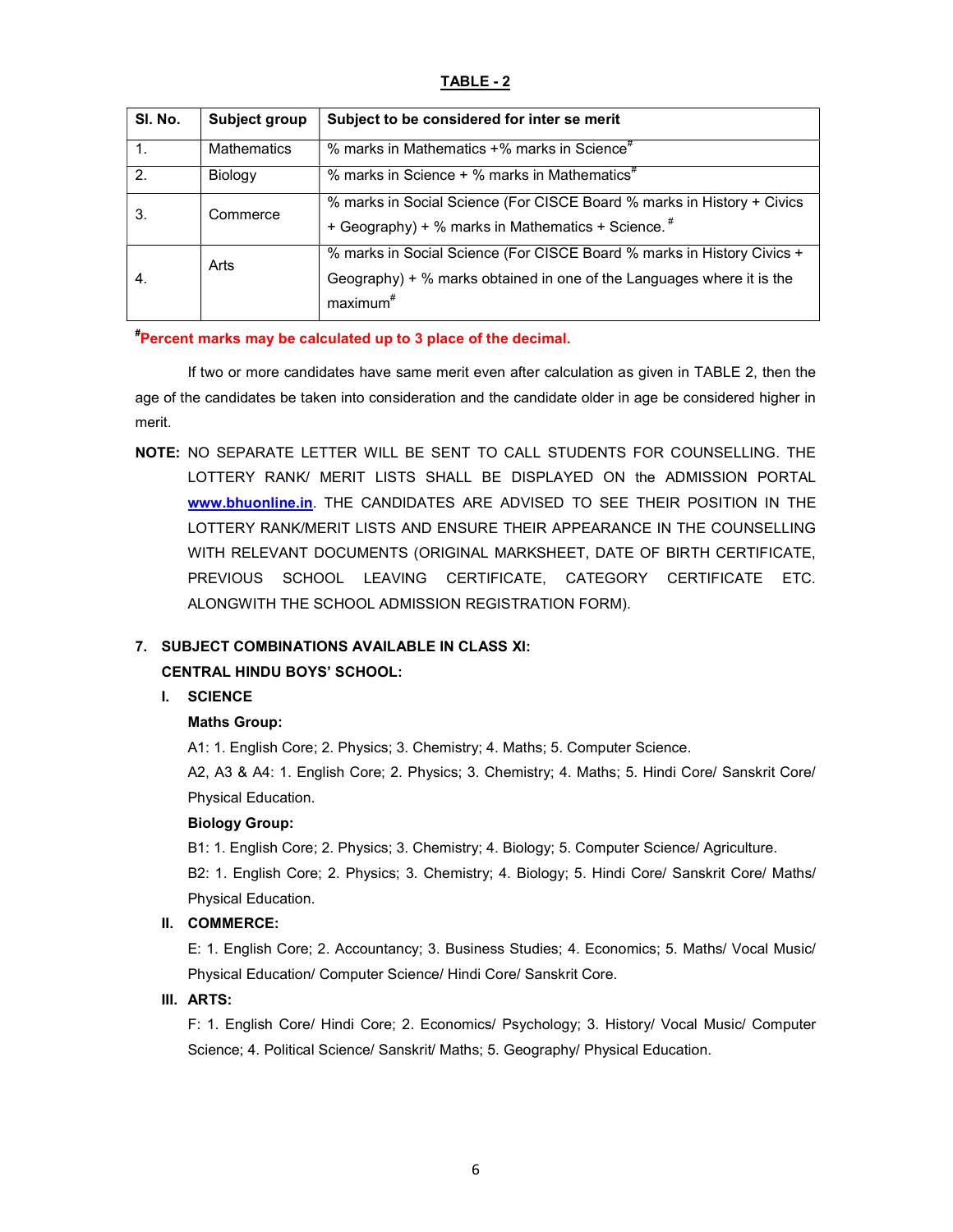#### CENTRAL HINDU GIRLS' SCHOOL:

## I. SCIENCE:

1. English Core; 2. Physics; 3. Chemistry; 4. Maths/ Biology; 5. Hindi Core/ Sanskrit Core/Computer Science/ Music (Vocal/ Sitar/Tabla).

## II. COMMERCE:

1. English Core; 2. Accountancy; 3. Business studies; 4.Economics; 5. Hindi Core/ Sanskrit Core/ Computer Science/ Music (Vocal/ Sitar/Tabla)/ Mathematics.

#### III. ARTS:

1. Hindi Elective/ English Elective; 2. History/ Physical Education; 3. Economics/Psychology/Home Science; 4. Political Science/Geography/ Painting; 5.Mathematics/ Computer Science/ English Core/ Hindi Core/ Sanskrit Core/Music (Vocal/ Sitar/Tabla).

## Note:

- 1. One language (English/Hindi) is compulsory. A candidate may however offer for two languages simultaneously.
- 2. The language may be offered at core/elective level. The same language however cannot be offered both at core and elective level.
- 3. Choice of subject combinations shall be granted strictly on the basis of merit in 'School Admission' and subject to the availability of seats in the subject/combinations.
- 4. For opting Maths (Science, Commerce, Arts) a candidate must have scored 50% and above marks or equivalent grade in Maths in Class X.

## 8. APPLICATION FORM

The University has created its Admission Portal with the domain name www.bhuonline.in. Its link is also available on the BHU website (www.bhu.ac.in). The entire process of making an application for admission in various courses during the academic session 2022-23 has been made ONLINE. Accordingly, candidates may note that School Admission 2022 Information Bulletin and Application Form will not be sold (as there will be no offline mode) and the candidates desirous of admissions shall be required to register on the Admission portal of BHU and fill up the application form ONLINE as per procedure provided on the Portal. For further details visit the BHU website (www.bhu.ac.in) or the Admission portal of BHU (www.bhuonline.in).

## 9. APPLICATION PROCESSING FEE

The Candidate shall pay the following Application Processing Fee/Admission fee:

 $SC/ST$   $Z_{200.00}$ 

General/OBC ₹400.00

## MODE OF PAYMENT OF APPLICATION PROCESSING/TEST FEE:

Candidate is required to fill up the School Admission 2022 Application Form ONLINE as the printed Information Bulletin-cum-Application Form will not be sold by the University. After the candidate has filled up the application form online, he/she will have following option for payment of Application Processing Fee: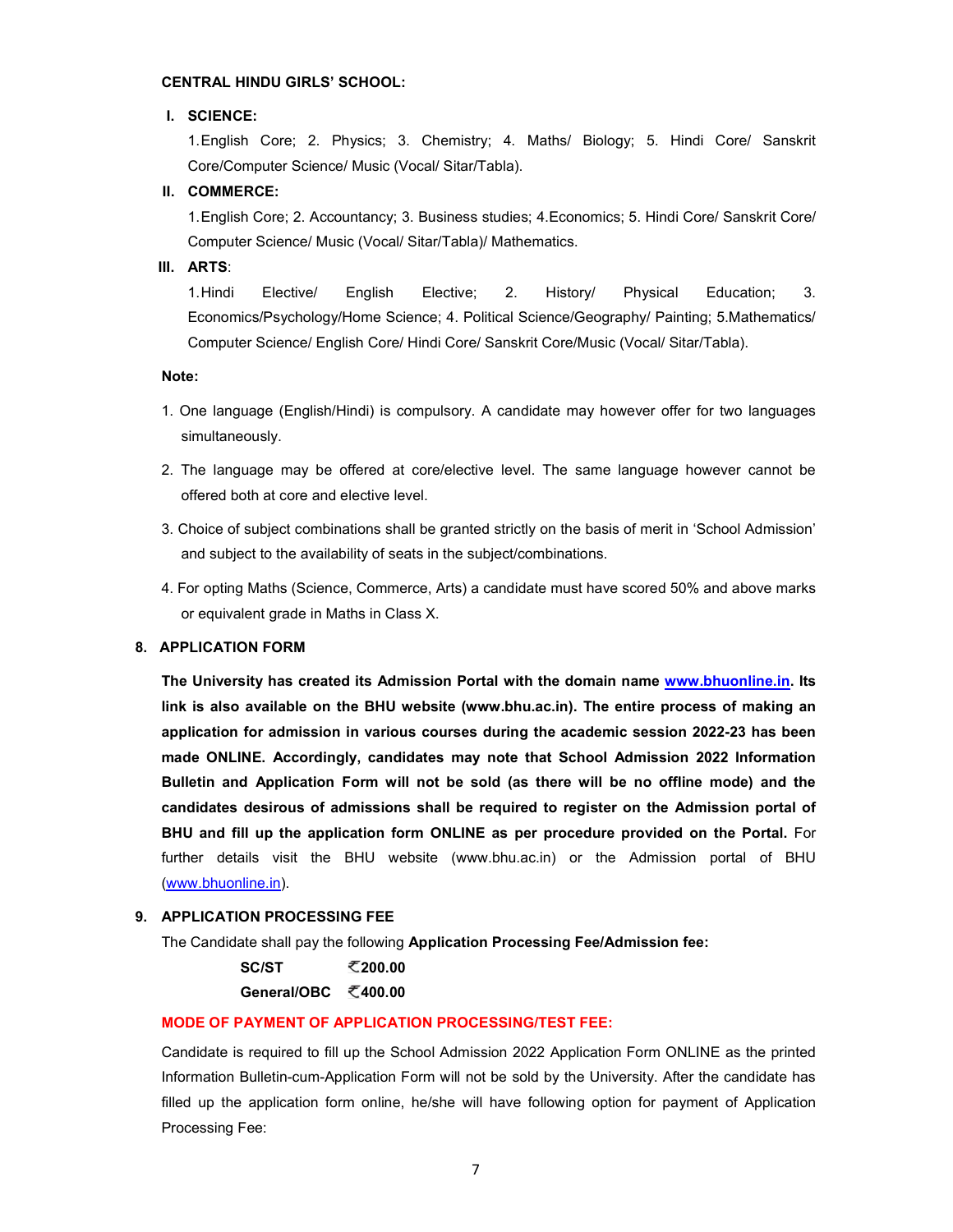**Online payment through credit card/ debit card** through the payment gateway available on the Admission portal.

Further detailed procedure in this regard is prescribed in Section 11.

Note:

- (i) The Application Form once submitted with the Application Processing/ Admission Fee at concessional rate meant for SC/ST candidate shall be considered under SC/ST Category.
- (ii) The Application Processing/ Admission Fee paid shall neither be refunded nor transferred to another course and shall also not be reserved for any subsequent year, in any case.
- 10. IMPORTANT DATES REGARDING ONLINE AVAILABILITY AND SUBMISSION OF APPLICATION FORMS:

Availability of School Admission–2022 ONLINE Form on the Admission Portal: April 01, 2022 Last date for online submission of application forms **in the case of the Case of April 30, 2022** 

## 11. INSTRUCTIONS FOR SUBMISSION OF APPLICATION FORM:

The Application Form for School Admission – 2022 is available on the BHU"s Admission portal (www.bhuonline.in). The application form is to be filled up and submitted online. Detailed instruction for filling up the application form, online payment of application fee and online submission is also provided on the BHU"s Admission portal. Candidates have to scan their photo and signature as per instruction given in the portal and upload it.

After the candidate has filled up the application form online and clicks on the "CONFIRM" button, he/she will be provided with following option for payment of application processing fee:

**Online payment through credit card/ debit card** through the payment gateway available on the Admission portal.

NOTE: The School Admission Application Form shall be treated to have been successfully submitted only after the candidate has paid the Application Processing Fee through mode given above. After online submission of application form and successful payment of Application **Processing Fee**, candidates are advised to take a printout of the online filled up application form (containing the details he/she has filled in and the transaction details of payment of application fee) from either the Admission portal or his e-mail account for their own record.

#### 12. REASONS FOR REJECTION OF THE APPLICATION FORMS:

- (i) Submission of application form without payment of requisite amount of Application Processing/Admission Fee.
- (ii) Any other inadequacy detected.

NOTE: If at any stage it is found that the applicant is not eligible for admission in a discipline under University rules, his/her candidature will automatically stand cancelled. Please note that thorough checking of Application Form, Minimum Eligibility requirements, Original documents in support of Academic Certificates and Categories claimed will be done only at the time of admission/counseling (if called for the same). At that stage also the candidature of the applicant will stand cancelled, if he/she does not fulfill all the requirements for admission.